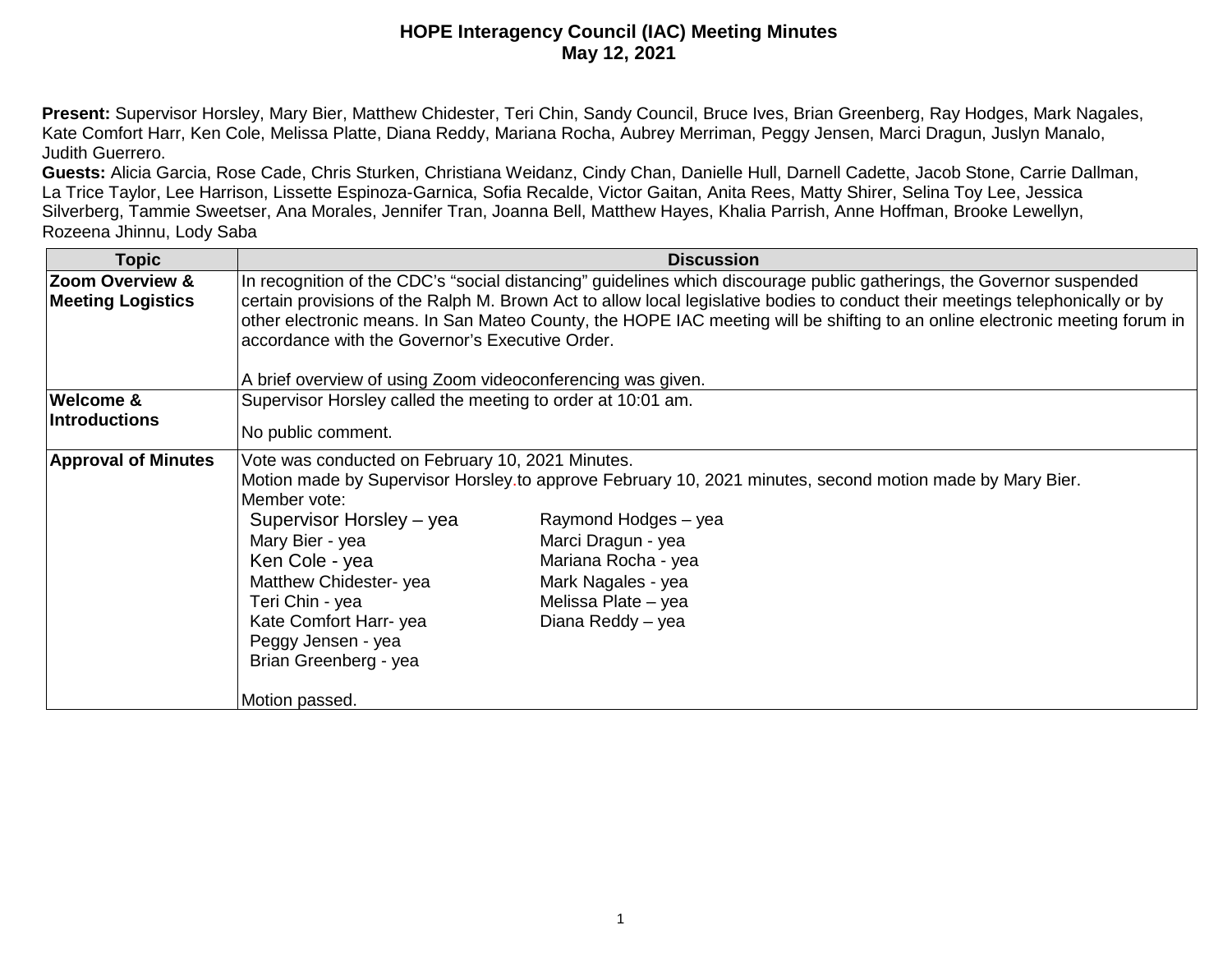| <b>Topic</b>               | <b>Discussion</b>                                                                                                       |
|----------------------------|-------------------------------------------------------------------------------------------------------------------------|
| COVID-19                   | Irene Pasma presented an overview of the COVID-19 Vaccination Efforts for People Experiencing Homelessness.             |
| <b>Vaccination Efforts</b> | Healthcare for Homeless/ Farmworker Health (HCH/FH) Program Background                                                  |
| for People                 | Federally funded by Health Resources and Services Administration<br>$\circ$                                             |
| <b>Experiencing</b>        | Based out of San Mateo Medical Center, governed by a quasi-independent Co-Applicant Board<br>$\circ$                    |
| Homelessness,              | Focus on delivery of primary, dental, and behavioral health clinical services to people experiencing<br>$\circ$         |
| Irene Pasma                | homelessness (PEH) and farmworkers using existing SMMC clinics                                                          |
| (San Mateo County          | One of the funders of Mobile Clinic and Street/Field Medicine team<br>$\circ$                                           |
| Health/ Healthcare for     | Contract with community nonprofits for care coordination services to connect clients to County Health<br>$\circ$        |
| the                        | Irene walked through the timeline of the vaccine process and the strategies used to offer vaccines to people            |
| Homeless/Farmworker        | experiencing homelessness and farm workers.                                                                             |
| Health Program)            | In Shelters: offer vaccines to all residents and staff in the programs, including safe-parking programs<br>$\circ$      |
|                            | On the Street: a field based approach utilizing Mobile Clinics/Street and Field medicine teams<br>$\circ$               |
|                            | Permanent Supportive Housing residents would get their vaccine through primary care physicians, on site<br>O            |
|                            | clinics, or mass vaccination sites.                                                                                     |
|                            | With agreed upon strategies, prior experiences, close relationships and partnerships, and partners flexibility and      |
|                            | speed, the Health team was able move quickly when the California Department of Public Health gave the green light:      |
|                            | HCH/FH was experienced working with HR Support from on-farm vaccination efforts<br>$\circ$                              |
|                            | Close partnership with Center on Homelessness<br>$\circ$                                                                |
|                            | Utilizing existing close relationships with shelter providers from before and during COVID<br>$\circ$                   |
|                            | Shelter providers were very quick to respond to all emails/inquiries making scheduling easy; completed<br>$\circ$       |
|                            | registration in advance                                                                                                 |
|                            | Success and learnings from the vaccination effort for in-shelter and outreach patients:                                 |
|                            | Some clients already vaccinated, some not present, some hesitant<br>$\circ$                                             |
|                            | Peers can be positive and negative influence<br>$\circ$                                                                 |
|                            | The vendor's staff administering the vaccinations used a client-centered approach. They would go to their<br>$\circ$    |
|                            | rooms and spend as much time as the client needed. Answer all their questions. However, the down side was               |
|                            | the process took more time to vaccinate the population.<br>No doses wasted                                              |
|                            | $\circ$                                                                                                                 |
|                            | Partnerships with community<br>O<br>Vaccinations lead to new referrals<br>O                                             |
|                            |                                                                                                                         |
| <b>Emergency Rental</b>    | Selina presented an overview of the Emergency Rental Assistance Program.                                                |
| <b>Assistance Program</b>  | San Mateo County has combined funding (Fed & State) of approximately \$47 million administered by State of<br>$\bullet$ |
| <b>Updates</b>             | California HCD. These are the funds renters and landlord from San Mateo County can access.                              |
| Selina Toy Lee and         | Essential changes to the program, ERA2, announced by the US Treasury on May 7, 2021. San Mateo County portion           |
| Ken Cole                   | is an additional \$26m                                                                                                  |
| (Human Services            | The Federal ERAP covers:                                                                                                |
| Agency)                    | Rent and rental arrears (rental in arrears prioritized first)<br>O                                                      |
|                            | Utilities and utility arrears<br>$\circ$                                                                                |
|                            | Other expenses related to housing incurred, directly or indirectly due to COVID-19<br>$\circ$                           |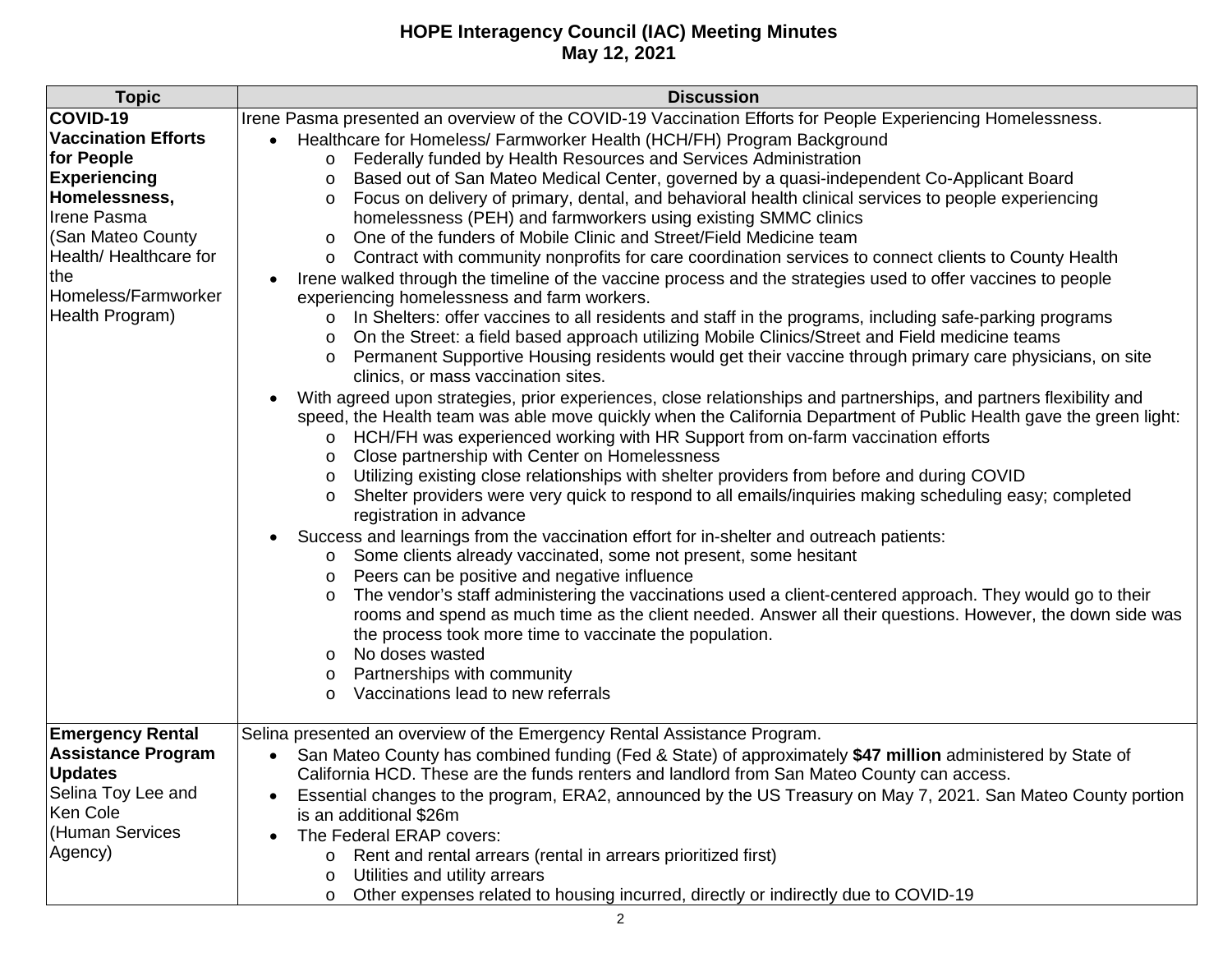| <b>Topic</b> | <b>Discussion</b>                                                                                                                                                                                                                                                                                                                    |
|--------------|--------------------------------------------------------------------------------------------------------------------------------------------------------------------------------------------------------------------------------------------------------------------------------------------------------------------------------------|
|              | The eligibility for households with Federal ERAP:                                                                                                                                                                                                                                                                                    |
|              | $\circ$ > 1 household members qualified for unemployment benefits or experienced reduction in household income,                                                                                                                                                                                                                      |
|              | incurred significant costs, or experienced other financial hardship directly or indirectly due to pandemic                                                                                                                                                                                                                           |
|              | Demonstrated risk of homelessness or housing instability<br>$\circ$                                                                                                                                                                                                                                                                  |
|              | Household income < 80% of AMI<br>$\circ$                                                                                                                                                                                                                                                                                             |
|              | The State ERAP:                                                                                                                                                                                                                                                                                                                      |
|              | o Landlord                                                                                                                                                                                                                                                                                                                           |
|              | Participating landlords will receive 80% unpaid rent for qualifying tenants accrued from April 1, 2020<br>٠<br>through March 31, 2021 (and now updated to recent month), provided landlords agree to:                                                                                                                                |
|              | • Accept as payment in full of rent debt owed by the household                                                                                                                                                                                                                                                                       |
|              | Release claims for nonpayment of rent debt owed by the household                                                                                                                                                                                                                                                                     |
|              | Tenants who apply without landlord:<br>$\circ$                                                                                                                                                                                                                                                                                       |
|              | If landlord does not participate, then eligible households can receive direct financial assistance equal<br>to 25% of their unpaid rent, which can apply toward their rental debt                                                                                                                                                    |
|              | Prospective rent payments through June 30, 2021 also equal to 25% of monthly rent                                                                                                                                                                                                                                                    |
|              | New, ERAP2, rules:<br>$\circ$                                                                                                                                                                                                                                                                                                        |
|              | Landlords must document that they made good faith effort to investigate to seek governmental rental<br>assistance for tenant if available, and cooperate with the tenant's efforts to obtain rental assistance<br>Courts authorized to reduce the damages awarded if Tenant was eligible for rental assistance and<br>$\blacksquare$ |
|              | Landlord refused to obtain rental assistance.                                                                                                                                                                                                                                                                                        |
|              | Administration of ERAP in San Mateo County:                                                                                                                                                                                                                                                                                          |
|              | San Mateo County has opted into the State Program, operated by HCD and BCSH<br>The State vendor, Local Initiatives Support Corporation ("LISC"), a national nonprofit community development                                                                                                                                          |
|              | $\circ$<br>financial institution, is the administer and disburser of the emergency rental assistance for cities and counties.                                                                                                                                                                                                        |
|              | HSA serves on the CA COVID-19 Rent Relief Advisory Committee<br>$\circ$                                                                                                                                                                                                                                                              |
|              | County Departments meet bi-weekly<br>$\circ$                                                                                                                                                                                                                                                                                         |
|              | A San Mateo County Local ERAP Committee meets bi-weekly to discuss program implementation strategies,<br>$\circ$<br>outreach, and how to encourage landlords and tenants to apply                                                                                                                                                    |
|              | <b>Local Partner Agencies:</b><br>$\circ$                                                                                                                                                                                                                                                                                            |
|              | <b>Core Service Agencies</b>                                                                                                                                                                                                                                                                                                         |
|              | <b>Project Sentinel</b><br>$\bullet$                                                                                                                                                                                                                                                                                                 |
|              | Nuestra Casa de East Palo Alto<br>$\bullet$                                                                                                                                                                                                                                                                                          |
|              | In San Mateo County, eviction risk data indicates:                                                                                                                                                                                                                                                                                   |
|              | 10,580 households at risk                                                                                                                                                                                                                                                                                                            |
|              | \$26 million is the total monthly rent gap                                                                                                                                                                                                                                                                                           |
|              | Median gross rent is \$2,460 (highest of all Bay Area counties)<br>$\circ$                                                                                                                                                                                                                                                           |
|              | State developing a data portal to enable San Mateo County to see additional aggregate data on applications                                                                                                                                                                                                                           |
|              | submitted, including how many from which regions of the county.                                                                                                                                                                                                                                                                      |
|              | Reviewed the application data, in progress vs total cases received, number of cases approved and paid, and the total<br>$\bullet$                                                                                                                                                                                                    |
|              | dollar amount of funds requested, approved, and paid to recipients.                                                                                                                                                                                                                                                                  |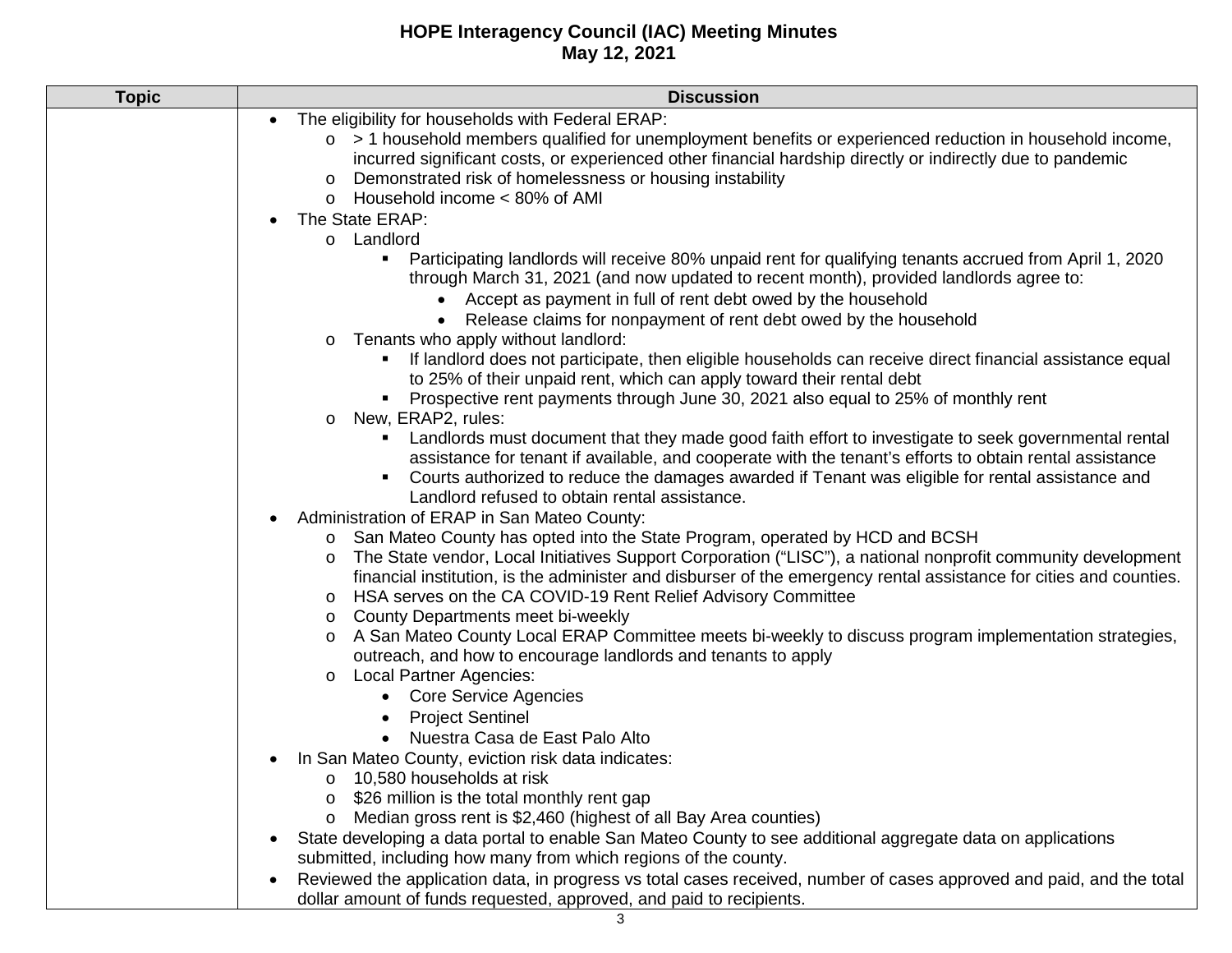| <b>Topic</b>                                                                                                                                                              | <b>Discussion</b>                                                                                                                                                                                                                                                                                                                                                                                                                                                                                                                                                                                                                                                                                                                                                                                                                                                                                                                                                                                                                                                                                                                                                                                                                                                                                                                                                                                                                                                                                                                                                                                                                                                                                                                                                                                                                                                                                                                                                                                                                                                                                                                                                                                                                                                                                                                                                                                                        |
|---------------------------------------------------------------------------------------------------------------------------------------------------------------------------|--------------------------------------------------------------------------------------------------------------------------------------------------------------------------------------------------------------------------------------------------------------------------------------------------------------------------------------------------------------------------------------------------------------------------------------------------------------------------------------------------------------------------------------------------------------------------------------------------------------------------------------------------------------------------------------------------------------------------------------------------------------------------------------------------------------------------------------------------------------------------------------------------------------------------------------------------------------------------------------------------------------------------------------------------------------------------------------------------------------------------------------------------------------------------------------------------------------------------------------------------------------------------------------------------------------------------------------------------------------------------------------------------------------------------------------------------------------------------------------------------------------------------------------------------------------------------------------------------------------------------------------------------------------------------------------------------------------------------------------------------------------------------------------------------------------------------------------------------------------------------------------------------------------------------------------------------------------------------------------------------------------------------------------------------------------------------------------------------------------------------------------------------------------------------------------------------------------------------------------------------------------------------------------------------------------------------------------------------------------------------------------------------------------------------|
| <b>Hotel Acquisition and</b><br><b>Program Planning</b><br><b>Updates</b><br>Rose Cade<br>(Department of<br>Housing) and Jessica<br>Silverberg (Human<br>Services Agency) | The public message the county is sharing is that if a landlord or a tenant is in need, please apply to<br>$\bullet$<br>HousingisKey.com. Additional resources and information can be found:<br>o County of San Mateo<br>https://www.smcgov.org/san-mateo-county-emergency-rental-assistance-program<br>English flyer: https://www.smcgov.org/sites/smcgov.org/files/SMC_RentRelief_English.pdf<br>Community members can contact any of the Core Services Agencies or Nuestra Casa or Project<br>Sentinel for local application assistance<br><b>COVID-19 Rent Relief Webpage</b><br>$\circ$<br>Main Site for Tenant Relief Act: http://housingiskey.com<br>Rent Relief Page/Application Portal: https://housing.ca.gov/covid_rr/index.html<br><b>State Call Center</b><br>$\circ$<br>Application Questions: 1-833-430-2122, 7am to 7pm, 7 days per week<br>$\blacksquare$<br>• To find a local partner, schedule appointment: 1-833-687-0967<br>Encouraged HOPE IAC members to help share information on this resource<br>$\bullet$<br><b>TownePlace Suites:</b><br>Located in Redwood City<br>$\bullet$<br>Permanent affordable housing for seniors<br>Income: Under 30% of Area Median Income<br>Resident selection criteria:<br>Eligible households referred by the County of San Mateo through the non-congregate shelter program<br>$\circ$<br>Eligible households referred by the Health Plan of San Mateo through the Housing Authority of the County of<br>$\circ$<br>San Mateo who are Duals eligible.<br>Remaining vacancies will be filled through referred by County Coordinated Entry System (CES), based on<br>level of acuity score with a preference for households residing with the city limits of Redwood City.<br>After Initial Occupancy, vacancies will be filled by referrals by the County through CES.<br>$\circ$<br>Property management: Mid-Pen Property Management<br><b>Resident services: MHA</b><br>Pacific Emergency Shelter:<br>Located in Redwood City; 74 rooms<br>$\bullet$<br><b>Program Overview</b><br>Homeless shelter services, will provide safe shelter while assisting individuals with moving into permanent<br>$\circ$<br>housing as quickly as possible; Adults experiencing homelessness who are at high-risk of contracting severe<br>complications if infected with COVID-19; Project Homekey timelines for client move ins<br><b>Current Update</b><br>Full occupancy |
|                                                                                                                                                                           | Services provided include 24/7 staffing, housing-focused case management, meals, and COVID-19 protocols<br>$\circ$<br><b>Coastside Shelter:</b>                                                                                                                                                                                                                                                                                                                                                                                                                                                                                                                                                                                                                                                                                                                                                                                                                                                                                                                                                                                                                                                                                                                                                                                                                                                                                                                                                                                                                                                                                                                                                                                                                                                                                                                                                                                                                                                                                                                                                                                                                                                                                                                                                                                                                                                                          |
|                                                                                                                                                                           | • Located in Half Moon Bay; 52 rooms                                                                                                                                                                                                                                                                                                                                                                                                                                                                                                                                                                                                                                                                                                                                                                                                                                                                                                                                                                                                                                                                                                                                                                                                                                                                                                                                                                                                                                                                                                                                                                                                                                                                                                                                                                                                                                                                                                                                                                                                                                                                                                                                                                                                                                                                                                                                                                                     |